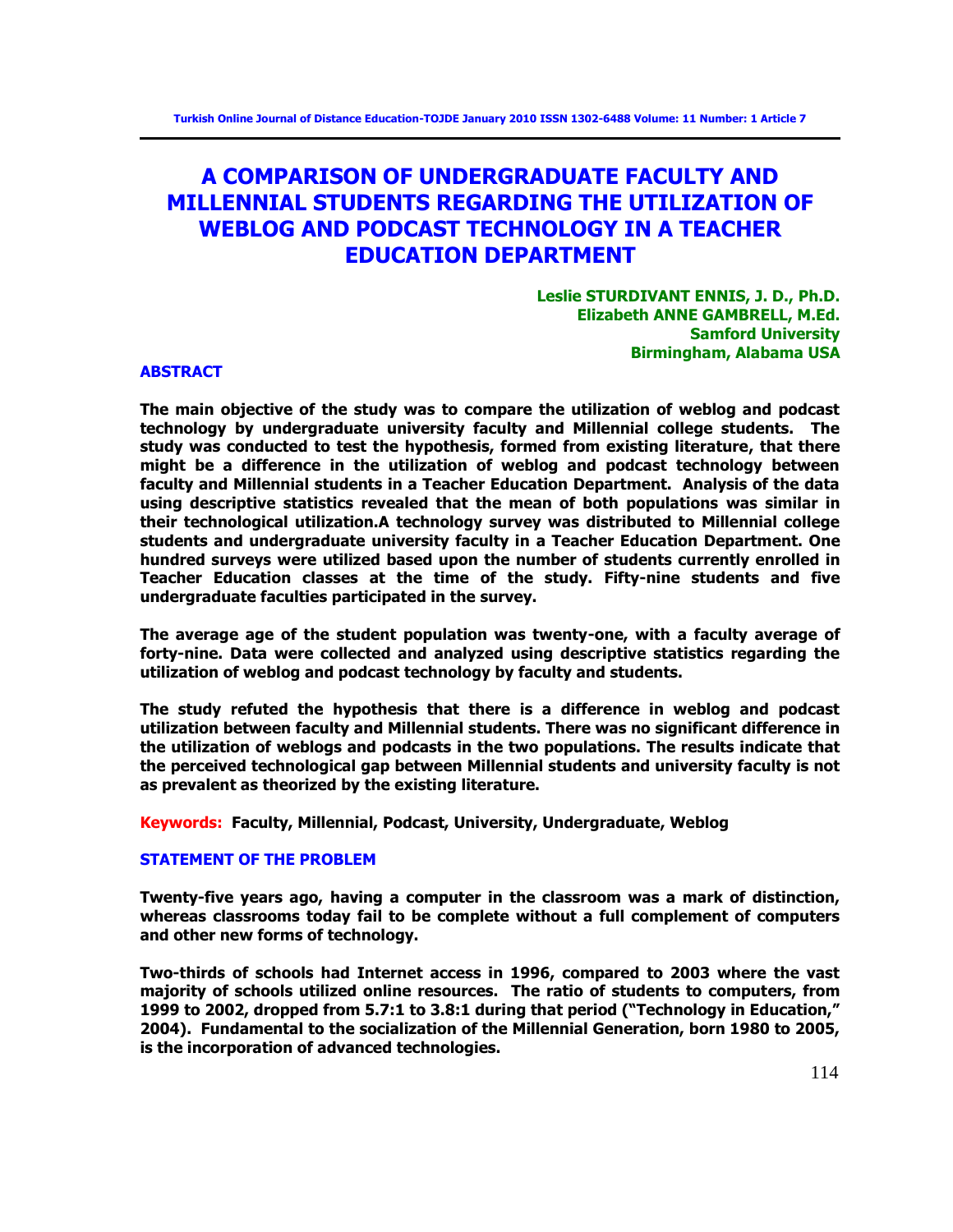**Technological interaction for the population includes DVDs, PDAs, iPods, video games, MP3s, the Internet, cable television, cell phones, and e-mail which have become standard (Kundanis, 2003). Millennials utilize state of the art technologies, such as cell phones and e-mails, in the classroom and workplace to communicate with each other.** 

**The Millennial Generation also uses the Internet as a tool to provide research for class projects and to remain current in world events. Millennials are able to complete multiple tasks simultaneously due to interaction with technology at a young age. Researchers express concern that over reliance by the Millennial Generation on communication technology may interfere with meaningful interpersonal skills (Elam, et al., 2007).** 

**The generational diversity of technological utilization represents a need for universities and faculties to prepare for the expansion of instructional methodologies. The inclusion of advanced technology will enhance the connection with Millennials, advance the learning experience, as well as bridge the generational gap between faculty and students. The Department of Education at Muskingum College in 2007 surveyed 800 undergraduate students which revealed that 92.5 percent of the students surveyed were very proficient in the personal utilization of technologies such as the Internet (Keengwe, 2007).** 

**The Department of Education at Alabama State University in 2007, in comparison, surveyed 42 faculty members which revealed that 47.6 percent of the faculty surveyed was highly experienced in the personal utilization of technologies (Alabama State University, 2007).** 

**The repercussions of the generational gap of technological utilization regarding faculty and students are numerous. The short-term consequences include the inability of faculty and students to cohesively learn and function together, as well as student boredom with course material. The long-term consequences include students' inability to prepare for their career and the reputation of the school in which the degree was obtained.** 

**A comparison of faculty and Millennial students regarding the utilization of technology is instrumental to gain insight of the generational gap in the classroom and prepare students for the future.** 

**A study of the use of weblog and podcast utilization will provide a necessary link for the enhancement of the connection with Millennial students and faculty. The comparison also will provide a strategic plan for the future integration of technology utilization in the classroom to improve the educational experience.** 

## **SIGNIFICANCE OF THE PROBLEM**

**Studies conducted demonstrate the increased use of technology in everyday life as well as classroom utilization. Expanding upon the earlier referenced comparison study, a 2007 survey administered to 155 students enrolled in education courses at Alabama State University was conducted to show students' utilization of technology and the importance of technology in education.** 

**The responses to the survey, revealed in Chart One, detail the importance for faculty and staff to advise students on how to use technology in teaching in a K-12 setting.**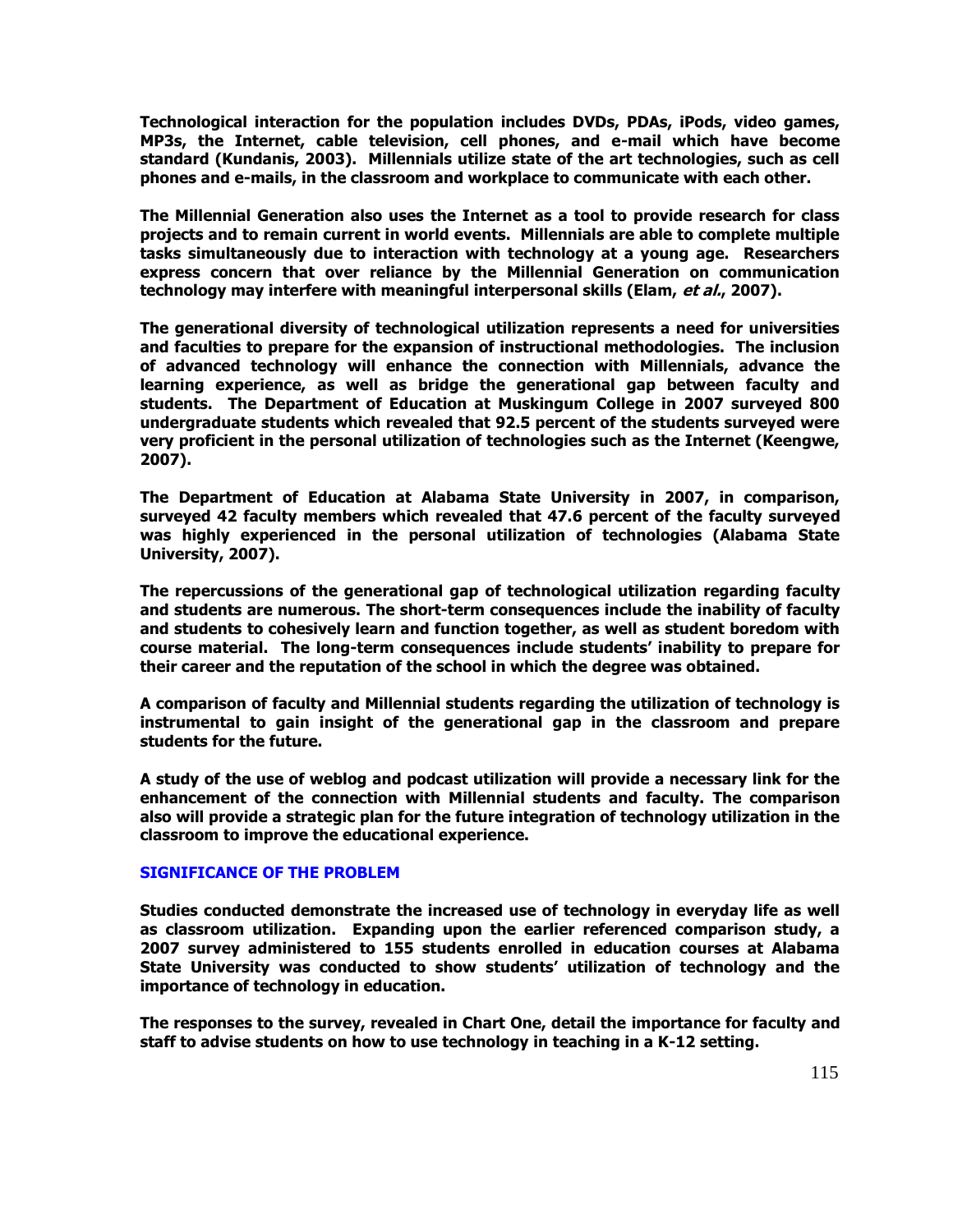**The results revealed that 11 percent of students felt technological advising was very unimportant, 0 percent felt it was unimportant, 4.8 percent were neutral, 30.3 percent felt it was important, and 53.8 percent felt it was very important.** 

# **How important is it to you to have faculty and staff who can advise you on how to use technology in your teaching in a K-12 setting?**

**Table: 1 Survey of Alabama State University's students' technology importance**

| <b>Students' Response</b> | Percentage |
|---------------------------|------------|
| <b>Very unimportant</b>   | 11.0%      |
| <b>Unimportant</b>        | $0.0\%$    |
| <b>Neutral</b>            | 4.8%       |
| Important                 | 30.3%      |
| <b>Very important</b>     | 53.8%      |

**The data depicted in Chart Two, in which the Department of Education at Alabama State University surveyed 42 faculty members, revealed that of the faculty surveyed, 17.1 percent used technology sometimes, 24.4 percent used technology frequently, and 58.5 percent used technology all the time (Alabama State University, 2007). Despite the need for faculty to use technology all the time to advise students in teaching practices, little more than half of the faculty utilized technology in that way.** 

## **Do you use technology?**

**Table: 2 Survey of Alabama State University's faculty's technology utilization** 

| <b>Faculty's Response</b> | Percentage   |
|---------------------------|--------------|
| No, not at all            | 0%           |
| Yes, sometimes            | <b>17.1%</b> |
| <b>Yes, frequently</b>    | 24.4%        |
| Yes, all the time         | <b>58.5%</b> |

**The previous data demonstrates that, currently, technology seems to have a vast impact on all activities within an educational institution. There is evidence that educational researchers are beginning to recognize that weblogs and podcasts are new forms of technology that can be utilized for educational purposes. Despite the increase of technology in higher education, existing studies indicate that there remains a gap in the utilization of technology between faculty and Millennial students.** 

# **DEFINITIONS**

- **The following terms provided a conceptual framework for the study.**
- **Faculty–The teaching and administrative staff and those members of the administration having academic rank in an educational institution.**
- **Millennial–A person born 1980 to 2005.**
- **Podcast–A program (as of music or talk) made available in digital format for automatic download over the Internet.**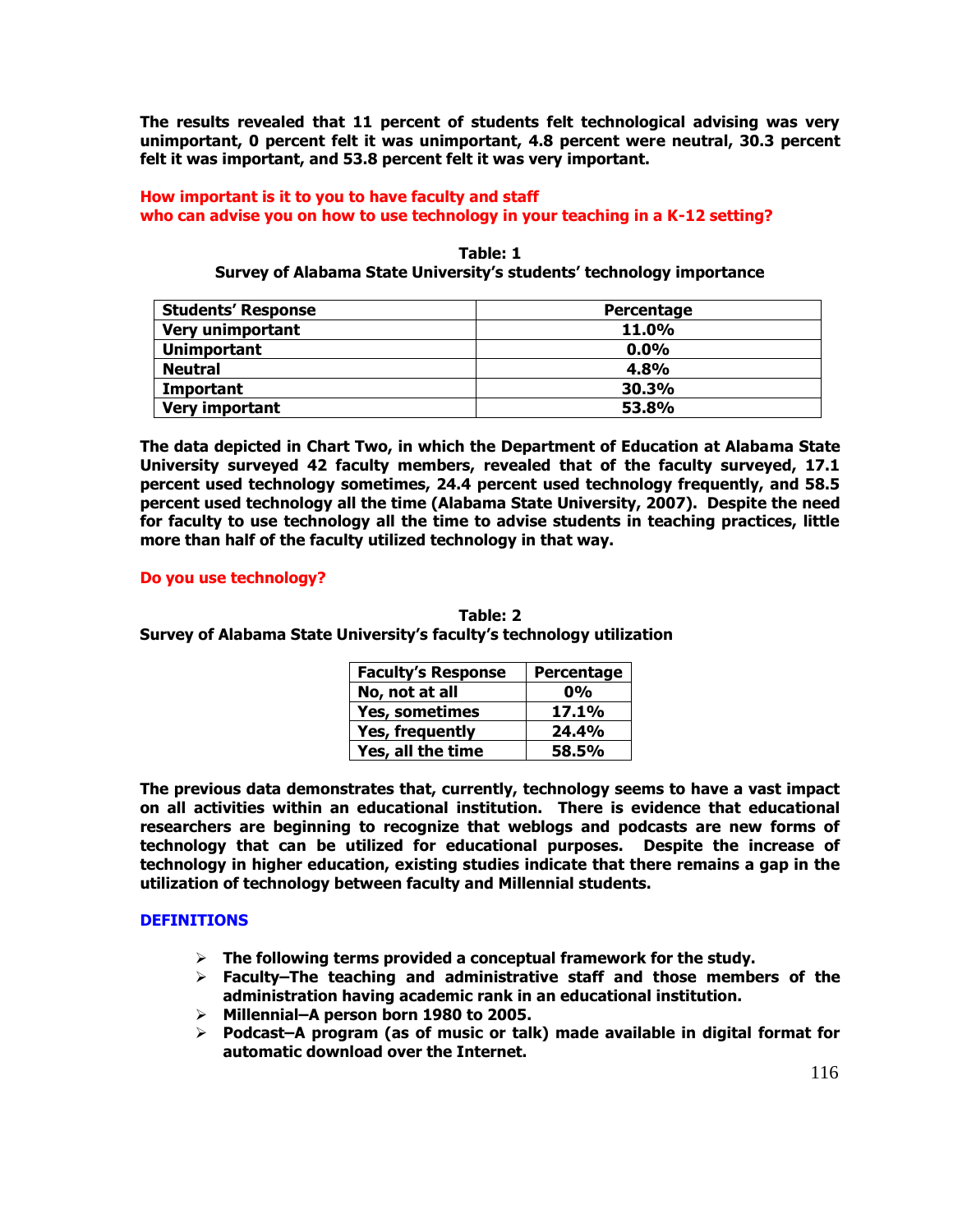- **Survey–To query (someone) in order to collect data for the analysis of some aspect of a group or area.**
- **Technology–A manner of accomplishing a task especially using technical processes, methods, or knowledge.**
- **Undergraduate–A student at a college or university who has not received a bachelor's degree.**
- **Weblog–A Web site that contains an online personal journal with reflections, comments, and often hyperlinks provided by the writer.**

## **ASSUMPTIONS**

**It was assumed that faculty and students would understand the concept of weblogs and podcasts. An assumption was made that students would want to be more actively engaged in class when weblogs and podcasts were utilized. Also assumed, was that faculty who chose not to use weblogs and podcasts in the classroom would be reluctant to do so in the future due to feeling uncomfortable with the utilization of technology.** 

#### **LIMITATIONS**

**The study might be limited by the fact that there may be reluctance by faculty to participate in the survey due to their minimum use and knowledge of current technologies. Also, limitations might include that some students may be unable to participate in the survey due to faculty unwillingness to cooperate. Such unwillingness being due to apprehension by the faculty member that he or she is not current in relation to classroom technological utilization trends. Lastly, a limitation might occur due to scheduling conflicts that could interfere with some undergraduate students and faculty completing the survey during the scheduled period.** 

#### **REVIEW OF RELATED LITERATURE**

**A review of academic literature revealed that few studies have been conducted on the utilization of technology in higher education by faculty and students. The 2007 Alabama State University survey, in addition to its focus on utilization, also indicated that 58.5 percent of faculty used technology all the time with e-mail and PowerPoint as the most common technology tools used. In comparison, the Alabama State study also revealed that 56.1 percent of students surveyed used technology all the time, with e-mail and the Internet as the main technology tools utilized (Alabama State University, 2007). In addition to technological tools such as the Internet, e-mail, and PowerPoint, another emerging technological trend is that of podcasts. Podcasting has demonstrated unparalleled growth in today's society, as well as higher education (Campbell, 2005). Selected courses at Georgia College & State University were iPod-enhanced in 2005 to include a range of audio material that included lectures, audio books, language study material and music.** 

**Duke University distributed 20-gigabyte iPods pre-loaded with orientation information in August 2004 to 1,650 commencing students. Administrative and academic materials were also made available for students to download from the Duke Web server and via Apple iTunes (Chan & Lee, 2007). Hundreds of educators at numerous colleges and universities have adopted podcasts in an attempt to integrate the technology into their teaching practice in creative ways (Beyond Distance Research Alliance, 2006).**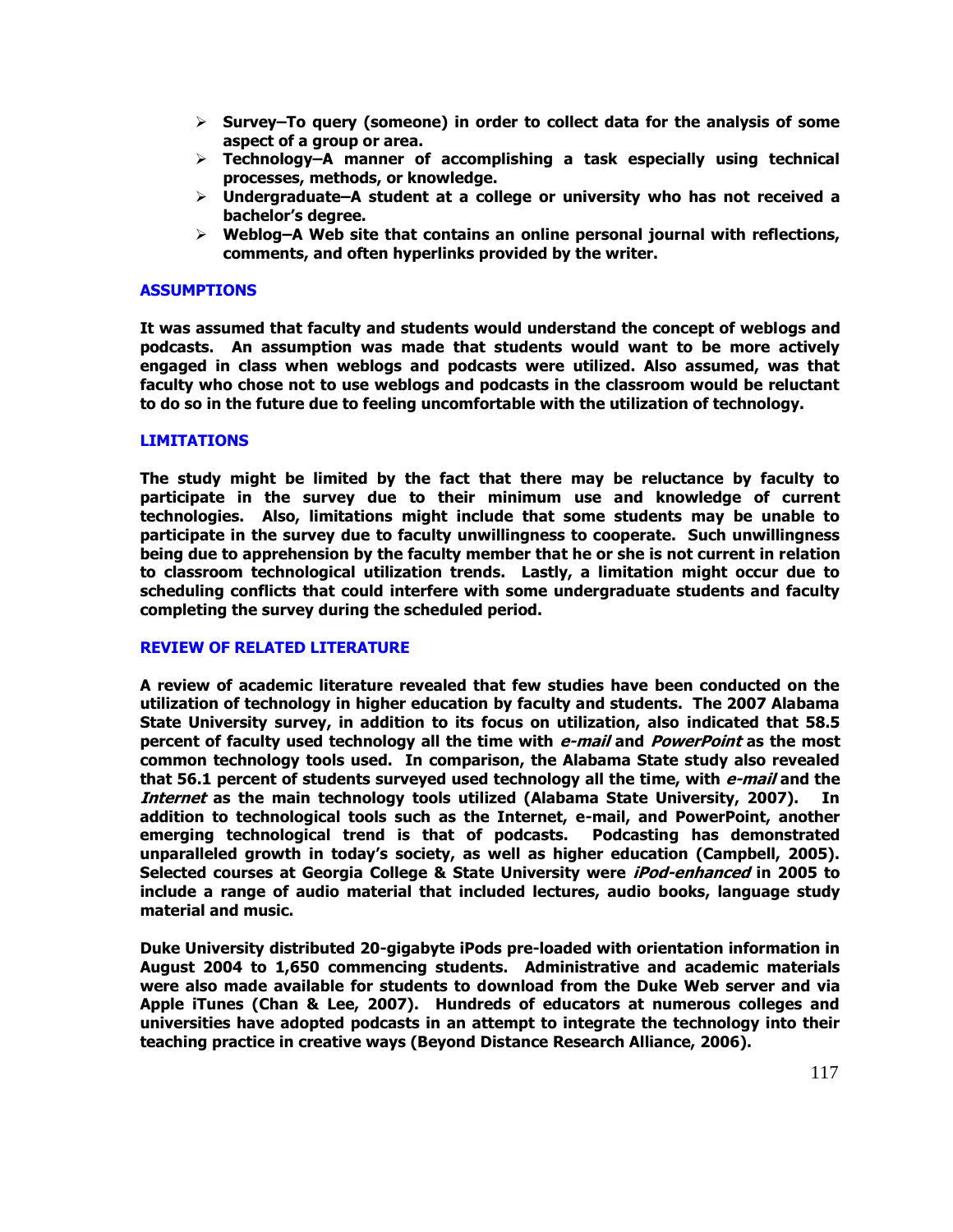**Educational applications for podcasting have been incorporated which focus on the use of technology to deliver instructional content including recorded lectures to students. The argument has been proposed that podcasting offers an opportunity to enhance personal as well as virtual classroom learning through active engagement with the material (Carson, 2006).** 

**The literature, however, regarding podcasting in higher education demonstrates that few studies have been reported which address student utilization, with fewer that address faculty utilization (Preuss, 2008). A published report on student performance in higher education courses utilizing instructional podcasts showed a ten percent increase in grades for students surveyed (McCloskey, 2007). Additional literature provides summation of student and faculty reports regarding instructional podcasting rather than statistical data (Preuss, 2008).** 

**Weblogs are another recent technology trend that has been introduced in higher education. Empirical research regarding weblog use to support different types of thinking and activities in higher education is insufficient (Sharma & Xie, 2004). Some areas of research regarding weblogs deal with student perceptions of sharing their online journaling practices. The research demonstrates that weblogs can be applied to encourage sharing of students' journals and can be utilized as a team journal whereby a group of students collaboratively write a common journal for the team. Further studies suggest that team journals contribute to students' validation of self as well as the world through a cooperative shared venture (Andrusyszyn & Davie, 1997). These types of effects achieved from the sharing of journal entries by graduate students with their instructors indicate that the use of weblogs serves to improve the warmth of an academic environment (Grennan, 1989).** 

**Researchers have also asserted that the sharing of journal entries through the use of weblogs serves to narrow the age gap between students and teachers and offers security to both groups (Andrusyszyn & Davie, 1997).** 

**Survey responses to forty-five questionnaires distributed to students at National Formosa University revealed that 60 percent of the students felt posting online discussions increased confidence in their writing ability, and 64 percent believed that blogs were helpful to increase confidence in their learning and writing (Fang & Wang, 2005).** 

## **HYPOTHESIS**

**The researcher initially proposed that there would be a significant difference in the utilization of weblog and podcast technology by undergraduate university faculty and Millennial college students in a Teacher Education Department. The study was conducted to test this hypothesis.** 

## **METHODS**

**Utilization of weblog and podcast technology by the faculty and students for school and personal use was assessed and analyzed through the use of a survey. The survey also addressed technology as an additional component in the classroom. The independent variables were undergraduate faculty and Millennial students, and the survey served as the dependent variable.**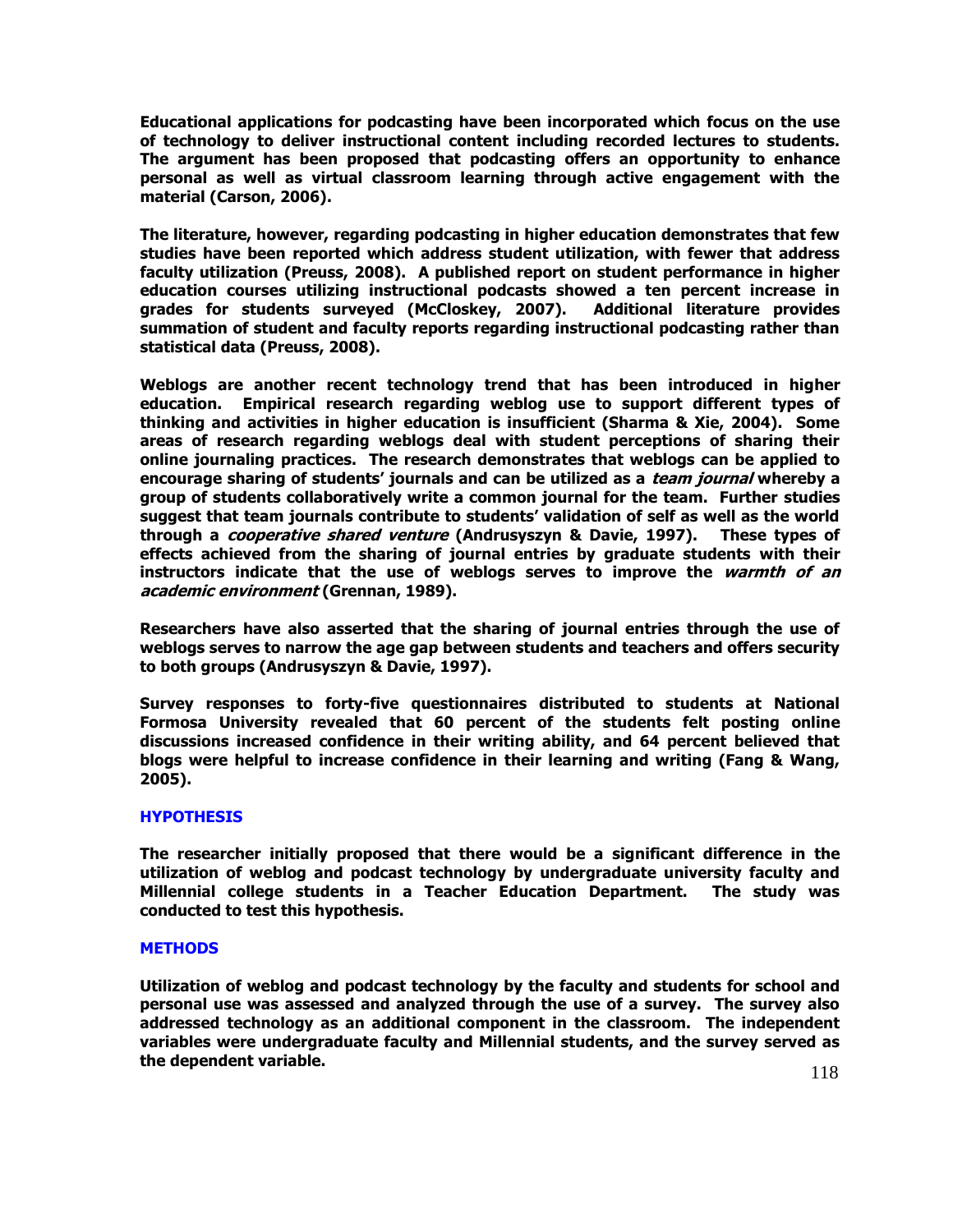#### **Participants**

**The current student enrollment in the undergraduate Teacher Education Program consisted of 232 students, with an undergraduate faculty of ten. One hundred surveys were distributed due to the number of students currently enrolled in teacher education classes at the time of the study. Fifty-nine students and five undergraduate faculties ultimately participated in the survey. The average age of the student population was twenty-one, with a faculty average of forty-nine.** 

#### **Materials**

**A technology survey was distributed to faculty and undergraduate Teacher Education students registered for the spring term 2010. The survey was composed of questions related to faculty and student perceptions of weblog and podcast technology using a ranking system. The multiple choice survey consisted of two sections, one for faculty and students and one for students only.** 

#### **Procedure**

**The survey was the dependent variable used to determine the use of weblog and podcast technology. Each faculty member received a packet of surveys with instructions for them to read to their class. The survey was distributed by the faculty to undergraduate Teacher Education students and the faculty and students filled out the survey. Faculty and students were given three weeks to complete the surveys and return to the researcher. The survey allowed students and faculty to identify their utilization of weblog and podcast technology for school and recreational purposes by using a multiple choice ranking system. A similar multiple choice ranking system was applied to determine the student perception of technology in education.** 

#### **RESULTS**

**The study was conducted to test the hypothesis that there is a difference in the utilization of weblog and podcast technology between faculty and Millennial students in a selected Teacher Education Department. Analysis of the data using descriptive statistics revealed that the mean of both populations was similar in their technological utilization. The first four survey questions invited a response from faculty and students of No, not at all; Yes, sometimes; Yes, frequently; or Yes, all the time. The corresponding questions were:** 

- **I use weblogs (blogs) for recreational activities.**
- **I use weblogs (blogs) for school related purposes.**
- **I use podcasts for recreational purposes.**
- **I use podcasts for school related purposes.**

**The latter two questions invited a response from students only of Strongly Agree, Agree, No Opinion, Disagree, or Strongly Disagree. The questions were:** 

- **I would like to use weblogs and podcasts for school related purposes.**
- **I believe that the use of weblogs and podcasts in the classroom will enhance my learning experience.**

**The statistical means are represented in tables one and two.**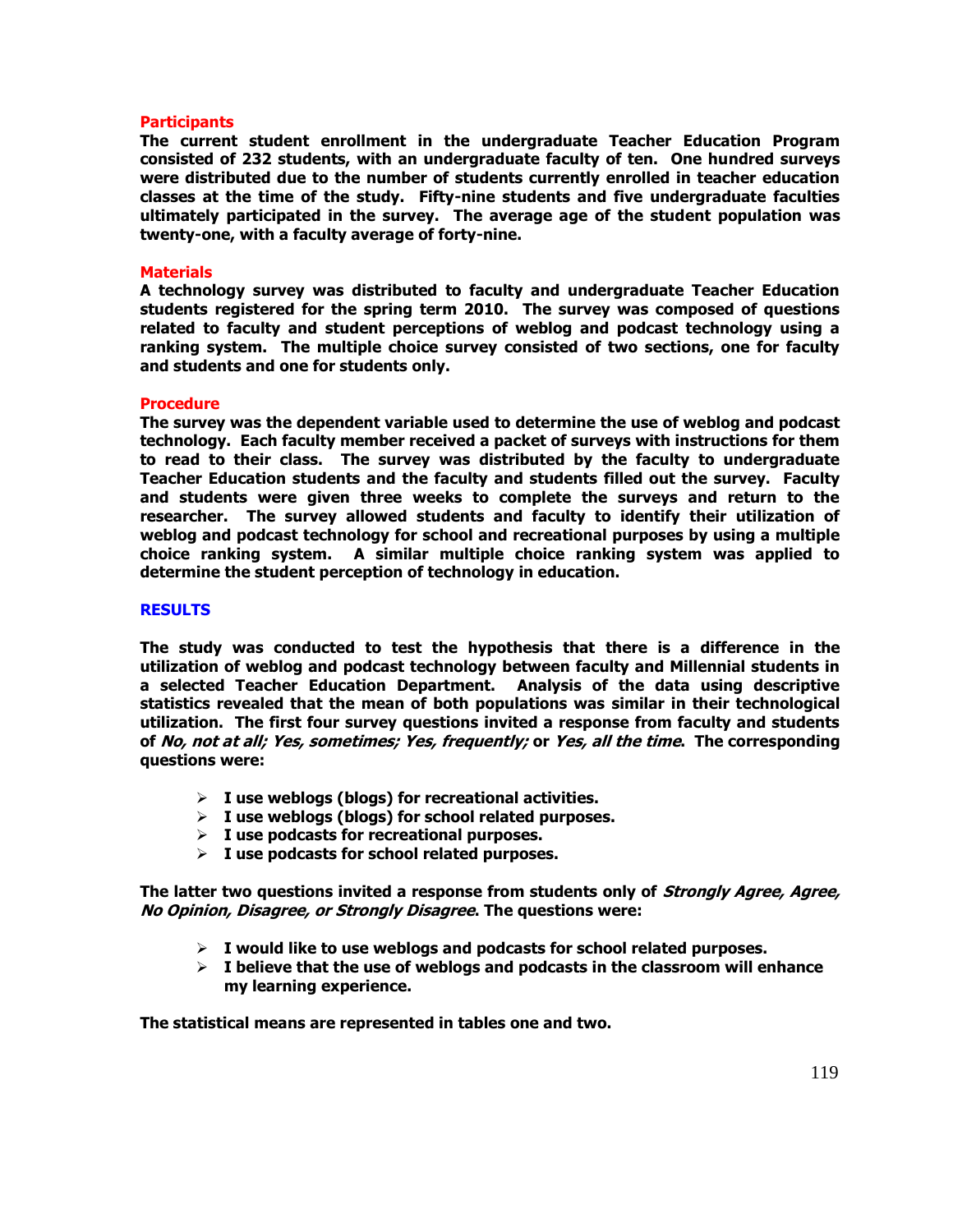

**Figure: 1 Faculty Utilization of Weblog and Podcast Technology** 



**Figure: 2 Student Utilization of Weblog and Podcast Technology**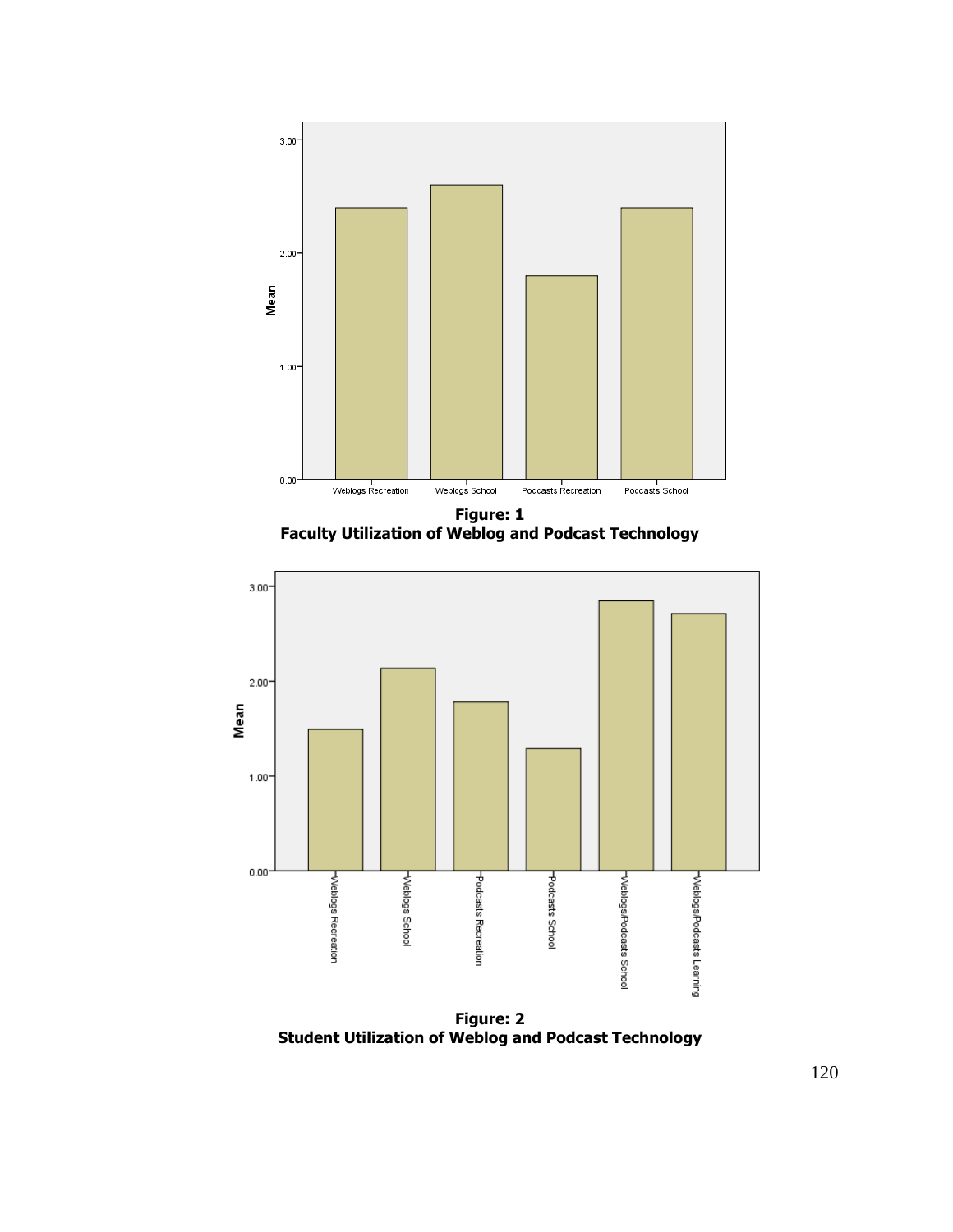**The data represented in the tables demonstrates that there was little difference between faculty and student utilization of weblogs and podcasts for recreation and school. However, when students were asked if they wanted to use weblogs and podcasts for school related purposes, the majority of students agreed. The students also agreed with the statement that weblogs and podcasts would enhance their learning experience. The study refuted the hypothesis that there would be a difference in the utilization of weblog and podcast technology between faculty and Millennial students. There was no significant difference in the utilization of weblogs and podcasts in the two populations. The conclusion could be drawn that a select Teacher Education Department might not need certain types of technology in their curriculum.It is the belief of the researchers that further investigation into technology utilization be conducted on a broader level within Teacher Education Departments, and perhaps in other disciplines, as evidenced by this study based upon expressed student preference for even greater infusion of technology into the curriculum. It can be also plausibly proposed by the researchers that the prior assertion might be equally applicable to faculty desire for enhanced inclusion of technology.** 

## **BIODATA and Contact ADDRESSES of AUTHORS**



**Dr. Leslie STURDIVANT ENNIS holds both the J.D. and Ph.D. degrees as well as completing, post-doctorally, the Management Development Program (MDP) at Harvard University's Graduate School of Education and the Program on Negotiation for Senior Executives co-sponsored by the Harvard School of Law, M.I.T. and Tufts University. He has been a practicing attorney since 1992 and is an Associate Professor in the Orlean Bullard Beeson School of Education and Professional Studies as well as the Cumberland School of Law at Samford University in Birmingham, Alabama. He came to Samford full-time in 2000** 

**and also currently serves as Associate Chair of Graduate Education Programs and Director of the Doctoral Program within Samford University's Orlean Bullard Beeson School of Education and Professional Studies.** 

**Leslie STURDIVANT ENNIS, J.D., Ph.D. Samford University, 800 Lakeshore Drive Birmingham, Alabama 35229 U.S.A. (205) 726-2451, (205) 726-2068 (Fax) [lsennis@samford.edu](mailto:lsennis@samford.edu)**



**Elizabeth ANNE GAMBRELL holds both Bachelor of Science in History and Master of Science in Education degrees. She came to Samford full-time in 2005 and is currently the Program Assistant for the Doctoral Program and a Research Assistant for the Department of Assessment within Samford University's Orlean Bullard Beeson School of Education and Professional Studies. The main areas of her interest are technology in education, statistical assessment, law, and history.** 

**Elizabeth ANNE GAMBRELL, M.Ed. Samford University, 800 Lakeshore Drive, Birmingham, Alabama 35229 U.S.A. (205) 726-2783 (205) 726-2068 (Fax) [eagambre@samford.edu](mailto:eagambre@samford.edu)**